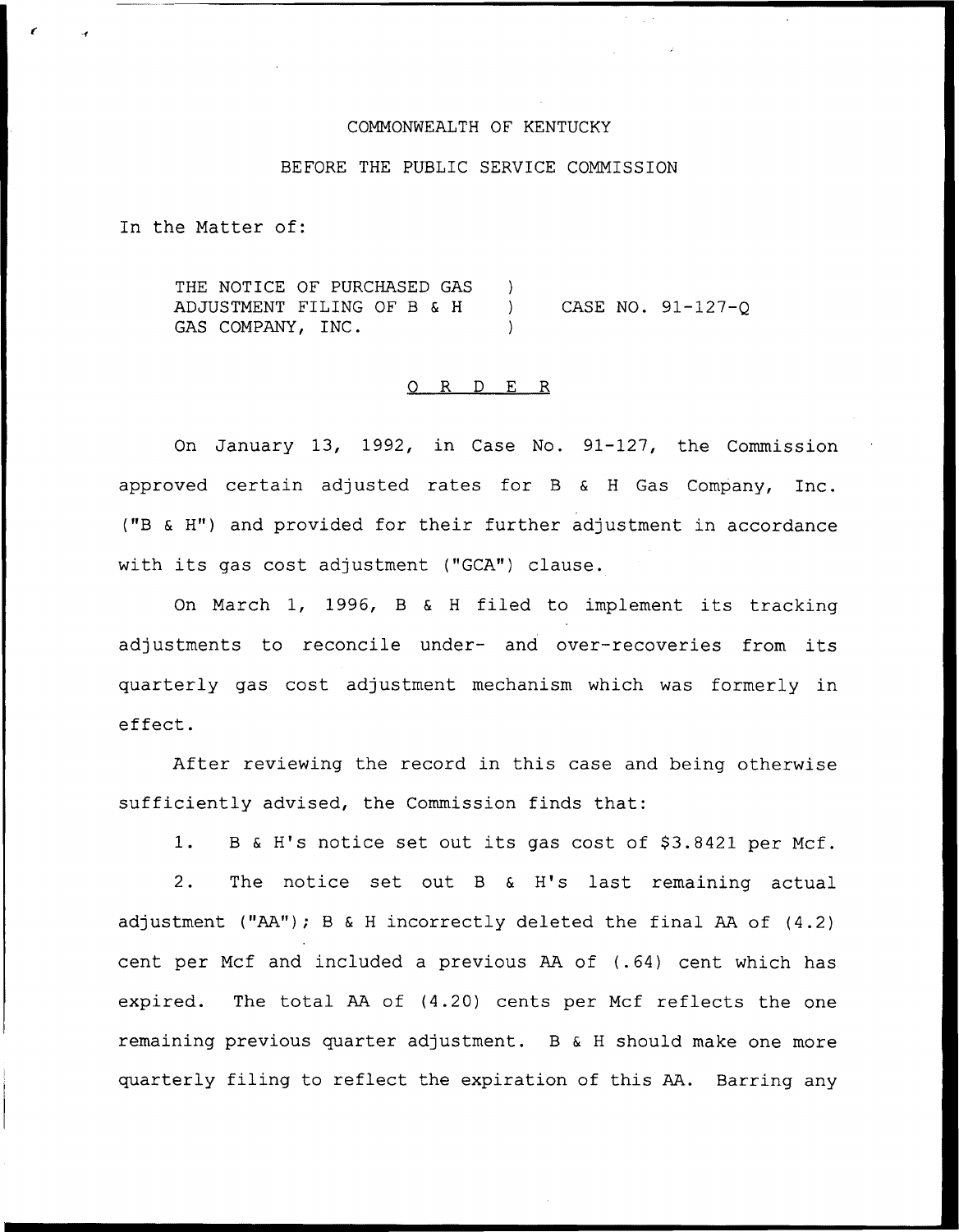change in gas costs from its supplier, the gas cost rate effective July 1, 1996 should be \$3.8421, with no tracking adjustments.

4. The adjusted purchased gas cost rate is \$3.8001, .64 cent per Mcf more than the prior rate.

5. The revised rates in the Appendix to this Order are fair, just, and reasonable, in the public interest, and should be effective for service rendered on and after April 1, 1996.

IT IS THEREFORE ORDERED that:

1. The rates proposed by <sup>B</sup> & <sup>H</sup> are hereby denied.

2. The rates in the Appendix to this Order are fair, just, and reasonable and are effective for service rendered on and after April 1, 1996.

3. Within <sup>30</sup> days of the date of this Order, <sup>B</sup> & <sup>H</sup> shall file with this Commission its revised tariffs setting out the rates authorized herein.

Done at Frankfort, Kentucky, this 26th day of Narch, 1996.

## PUBLIC SERVICE COMMISSION

ATTEST:<br>ATTEST: We Chairman Wave

 $\sim$   $\sim$   $\sim$ 

Director